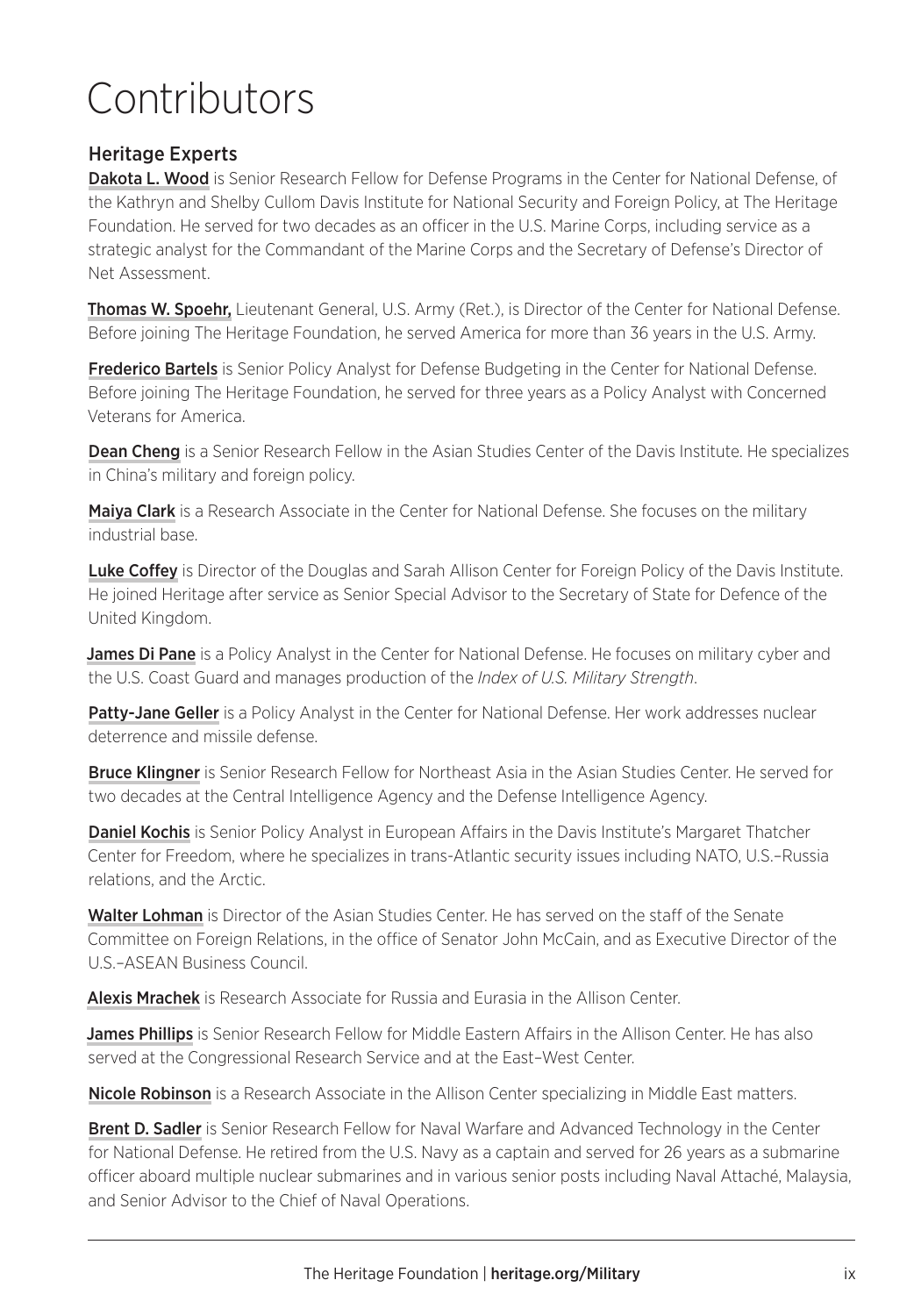Jeff Smith is a Research Fellow in the Asian Studies Center. He specializes in South Asia, has authored and contributed to several books on Asian security matters, and formerly served as Director of Asian Security Programs at the American Foreign Policy Council.

John Venable is Senior Research Fellow for Defense Policy in the Center for National Defense. A 25-year veteran of the U.S. Air Force and F-16 pilot, he served in three combat operations, was commander of the Thunderbirds, and earned the rank of colonel before retiring.

## External Reviewers and Expert Contributors

David A. Deptula, Lieutenant General, U.S. Air Force (Ret.), is Dean of the Mitchell Institute for Aerospace Studies.

Rebecca Grant, PhD, is President of IRIS Independent Research.

**Rebeccah L. Heinrichs** is a Senior Fellow at the Hudson Institute.

Tom Karako, PhD, is a Senior Fellow at the Center for Strategic and International Studies.

Sarah Kirchberger, PhD, is Head of the Center for Asia-Pacific Strategy and Security at the Institute for Security Policy at Kiel University (ISPK).

Any views presented in or reflecting the results of any prepublication review of this document by an officer or employee of the United States are rendered in his or her individual capacity and do not necessarily represent the views of the United States or any agency thereof.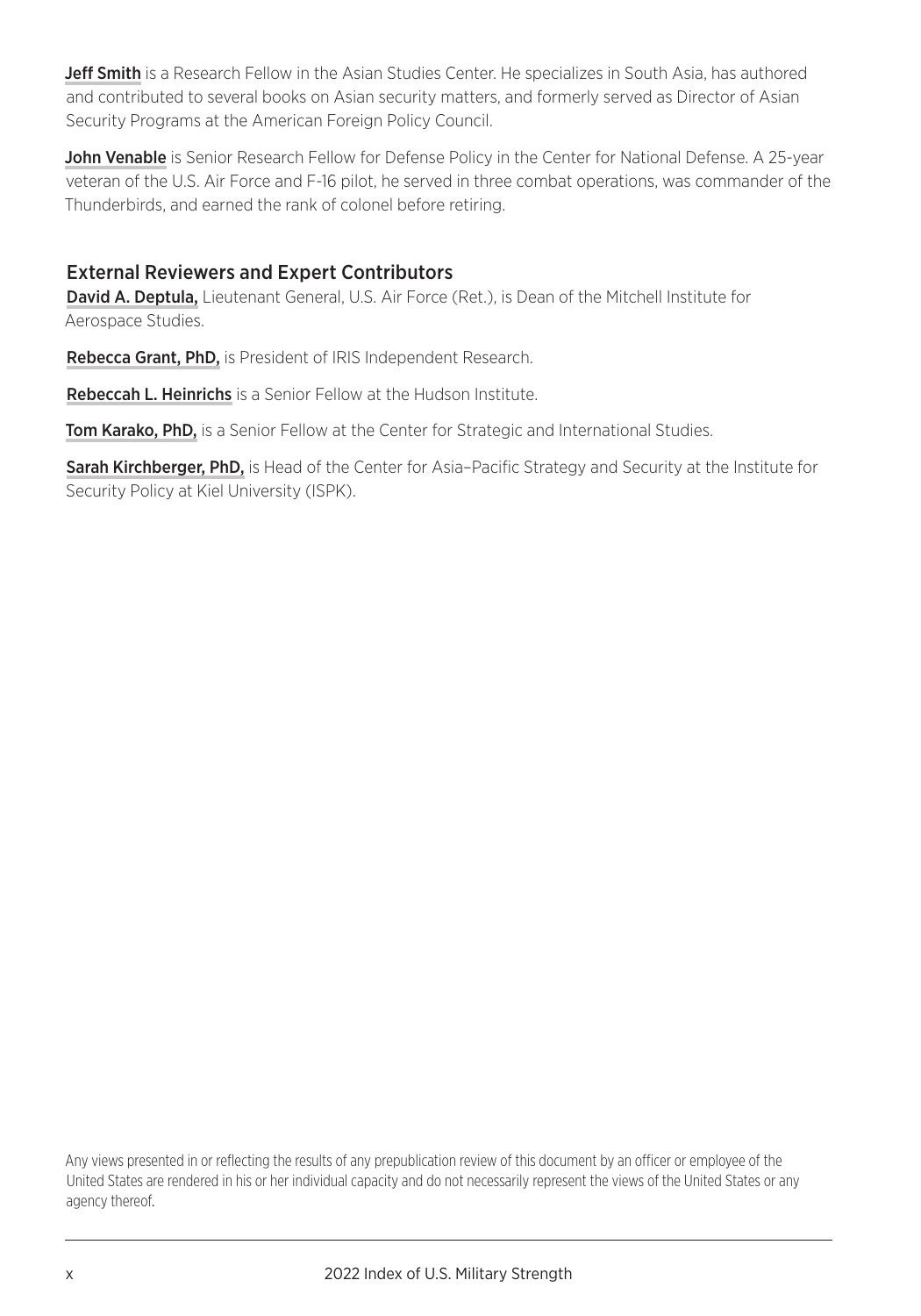## Acknowledgments

 $\prod$ t is only through the contributions of a great many people that a publication like the  $In$ many people that a publication like the *Index of U.S. Military Strength* is possible. Among them, a few special contributors have that extra talent, work ethic, and willingness to go the extra mile that make the *Index* a remarkable and uniquely special undertaking.

James Di Pane, Policy Analyst in the Center for National Defense, ably shouldered the major task of shepherding production of the *2022 Index of U.S. Military Strength*. He worked with the authors, editors, and graphics and production professionals to make this *Index* a reality, both in print and on the web. Maiya Clark, Research Associate in the Center for National Defense, lent her detailed attention to the development and accuracy of the military service modernization tables for each service, a unique reference found only in this *Index*.

Once again, the indefatigable Senior Editor William T. Poole reprised his central role in maintaining a consistent tone, impeccable accuracy, and a fresh approach to conveying essential information throughout this multi-author document. Data Graphics Services Manager John Fleming and Data Graphics Designer Luke Karnick continued their impressive work in giving visual life to text and statistics to convey a message with maximum impact, working with the authors to explore more creative ways to convey important information. Senior Designer and Web Developer of Research Projects Jay Simon and Digital Director Maria Sousa ensured that the presentation of *Index* materials was tuned to account for changes in content delivery as our world becomes increasingly digital, portable,

and driven by social media, and the guidance and coordination provided by Director of Research Editors Therese Pennefather ensured the creation of a cohesive finished product.

We believe that this *Index* helps to provide a better-informed understanding and wider appreciation of America's ability to "provide for the common defence"—an ability that undergirds The Heritage Foundation's vision of "an America where freedom, opportunity, prosperity, and civil society flourish." The *Index* continues to be cited and referenced across government—by Congress, the executive branch, and officials within the Department of Defense and supporting government agencies as well as the media, academia, and policy institutes and among the public. We remain encouraged that so many Americans are similarly concerned about the state of afairs in and the multitude of factors afecting our country.

The Heritage Foundation seeks a better life for Americans, and this requires a strong economy, a strong society, and a strong defense. To help measure the state of the economy, our Institute for Economic Freedom and Opportunity publishes the annual *Index of Economic Freedom*; to help guide Congress in its constitutional exercise of the power of the purse, Heritage scholars analyze federal spending across all sectors of the economy and put forward recommendations throughout the year that, if implemented, would make Members of Congress better stewards of the taxes paid by all Americans. To help Americans everywhere more fully understand the state of our defenses, our Kathryn and Shelby Cullom Davis Institute for National Security and Foreign Policy